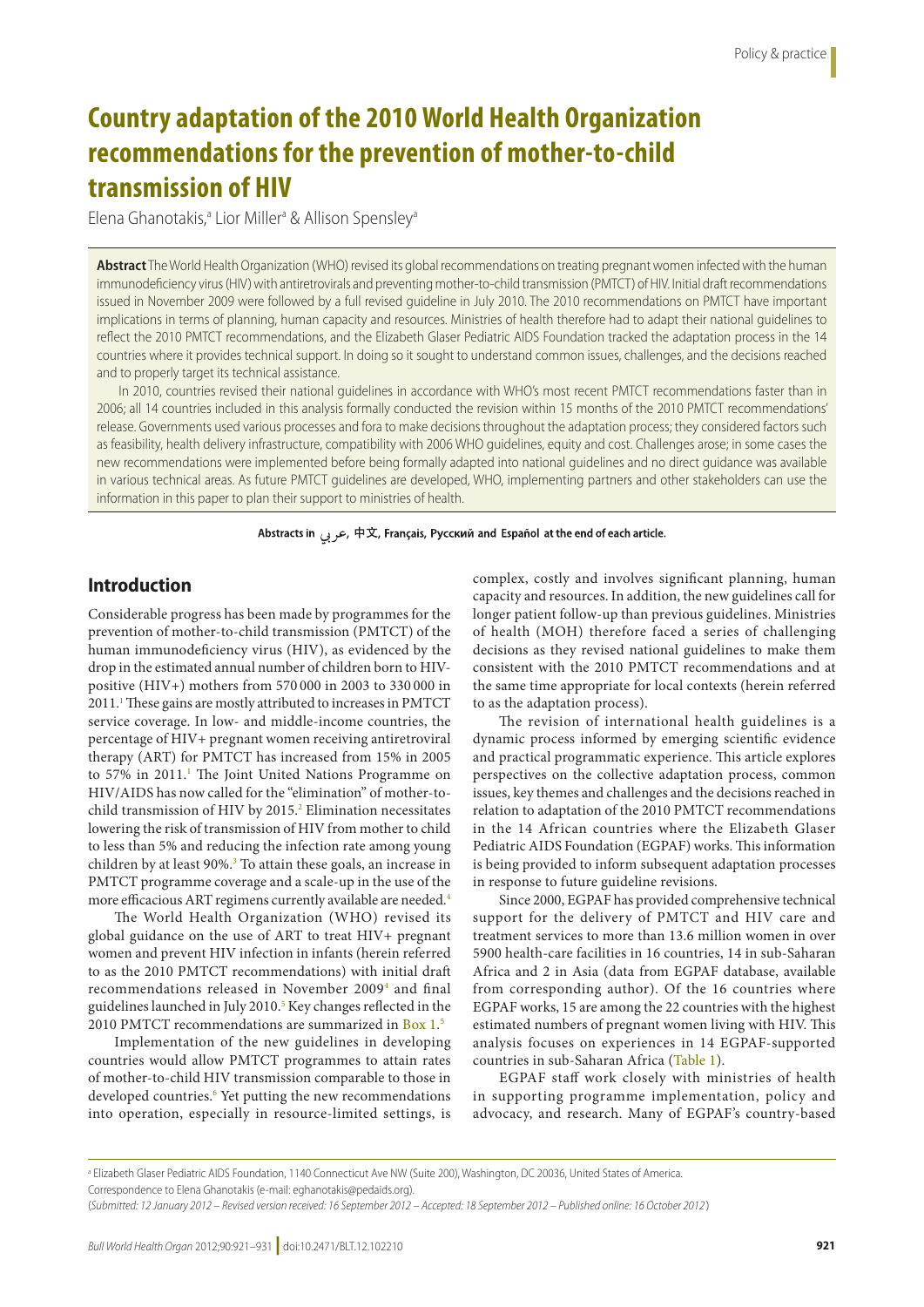#### <span id="page-1-0"></span>Box 1.**Summary of key changes in the 2010 PMTCT recommendations issued by the World Health Organization**

Expand access to CD4+ lymphocyte testing for all HIV+ pregnant women.

Raise the recommended CD4+ lymphocyte threshold for eligibility for treatment to <350 cells/ mm<sup>3</sup> from the previous threshold of 200 cells/ mm<sup>3</sup>, irrespective of WHO stage, and provide ART to all women in WHO stages III and IV.

Provide ART to eligible HIV+ pregnant women consistent with national standard first-line treatment guidelines for adults. First-line treatment should be either AZT or a TDF-based regimen; d4t-based regimens should be phased out. Recommended regimens for pregnant women are:

- $\cdot$  AZT + 3TC + NVP or
- $\cdot$  AZT + 3TC + EFV or
- $\cdot$  TDF  $+$  3TC or FTC  $+$  EFV or
- $\cdot$  TDF  $+$  3TC or FTC  $+$  NVP

EFV, only after the first month of pregnancy, should replace NVP if this is not tolerated or is contraindicated.

Offer two antiretroviral prophylactic regimen options for pregnant women not eligible for treatment and provide antiretrovirals for prophylaxis starting at 14 weeks' gestation (most likely at diagnosis) and to mother or infant during breastfeeding:

- Option A: Maternal prophylaxis includes provision of AZT from 14 weeks gestation, singledose NVP at the onset of labour and AZT + 3TC during labour and delivery, and AZT + 3TC for 7 days post-delivery. For infants who are breastfeeding, Option A includes provision of NVP from birth until one week after cessation of breastfeeding and for non-breastfeeding infants, provision of AZT or NVP until 4–6 weeks of age.
- • Option B: Maternal prophylaxis includes provision of a three-drug regimen from 14 weeks' gestation until one week after the infant's exposure to breast milk has ended. Infant prophylaxis includes provision of AZT or NVP until 4–6 weeks of age to all HIV-exposed infants.

ART, antiretroviral therapy; AZT, zidovudine; d4t, stavudine; EFV, efavirenz; FTC, emtricitabine; HIV, human immunodeficiency virus; HIV+, HIV-positive; NVP, nevirapine; PMTCT, prevention of mother-to-child transmission; TDF, tenofovir; 3TC, lamivudine; WHO, World Health Organization.

technical staff actively participate in national PMTCT technical working groups, where they provide technical assistance on national policy related to PMTCT and HIV care and treatment. Thus, they have first-hand knowledge of country experiences in adapting the 2010 PMTCT recommendations.

# **Tracking of adaptation process**

In anticipation of the release of the 2010 PMTCT recommendations, EGPAF launched an organized effort to help ministries of health incorporate the new recommendations at the national policy level. In 2009 EGPAF formed a technical advisory group to build the capacity of its staff in light of this objective. Specific interventions are outlined in [Box](#page-2-1) 2.

To understand common issues and to provide targeted support during this effort, EGPAF tracked the adaptation progress in 14 African countries. EGPAF headquarters staff gathered data from in-country technical staff from January 2010 to July 2011 through bimonthly queries, an online discussion forum, and three international meetings attended by representatives from the 14 countries and EGPAF headquarters. [Box](#page-3-0) 3 contains the tool used to gather information on the adaptation progress from country teams.

# **Country experiences with adaptation**

#### **Timing**

Of the 14 countries whose progress EGPAF tracked, 12 began the adaptation process before or immediately after WHO issued its rapid advice on the use of ART for treating HIV+ pregnant women and preventing HIV infection in infants, on the eve of World AIDS Day in 2009.<sup>4</sup> The early release of the rapid advice and the speed with which countries responded allowed for faster adaptation of the guidelines. The total time needed for adaptation, as well as the time to implementation, varied across countries, but all 14 countries had officially revised their national guidelines within 15 months of the release of the new recommendations.

In most countries, the guideline adaptation process was quicker in 2010

than in 2006. For example, Lesotho and Uganda had just completed tools for implementing the 2006 guidelines when WHO's rapid advice was released in 2009. By contrast, their adaptation process for the 2010 guidelines was faster, more organized and participatory due to the support of partners such as the Centers for Disease Control and Prevention, the Clinton Health Access Initiative and EGPAF. Zambia noted that in 2006 its adaptation process took over a year, whereas in 2010 it took less than half that time. The Democratic Republic of the Congo noted that in the years between the release of the 2006 and 2010 guidelines, PMTCT had become more attractive to donors and ministries of health as a strategy for tackling HIV infection and acquired immunodeficiency syndrome (AIDS). For example, the Global Fund Round 10 guidelines for proposals focused on PMTCT, and the Democratic Republic of the Congo's application included the country's updated PMTCT guidelines in its Round 10 application. The timing of adaptation was affected by the type of process followed in each country and by lengthy discussions and debates surrounding the choice of prophylactic ART regimen (Option A or Option B, [Box](#page-1-0) 1).

#### **Decision-making process**

Before making decisions, ministries of health consulted with stakeholders (e.g. implementation and technical assistance partners, multilateral organizations, research bodies and other groups working on HIV infection control) using a variety of methods. Kenya, Lesotho, Mozambique, Rwanda, Swaziland and Zambia gathered input through standing national PMTCT technical working groups, whereas Uganda convened participants for consultations specifically for the purpose of revising its PMTCT guidelines. Côte d'Ivoire, the Democratic Republic of the Congo and Kenya held workshops with stakeholders for several days; other countries held similar meetings over several months.

The decision-making process often involved intense lobbying to ministries of health and support from partners and donors. Although these partners expressed their preferred approach to PMTCT, ministries of health made final decisions based on what they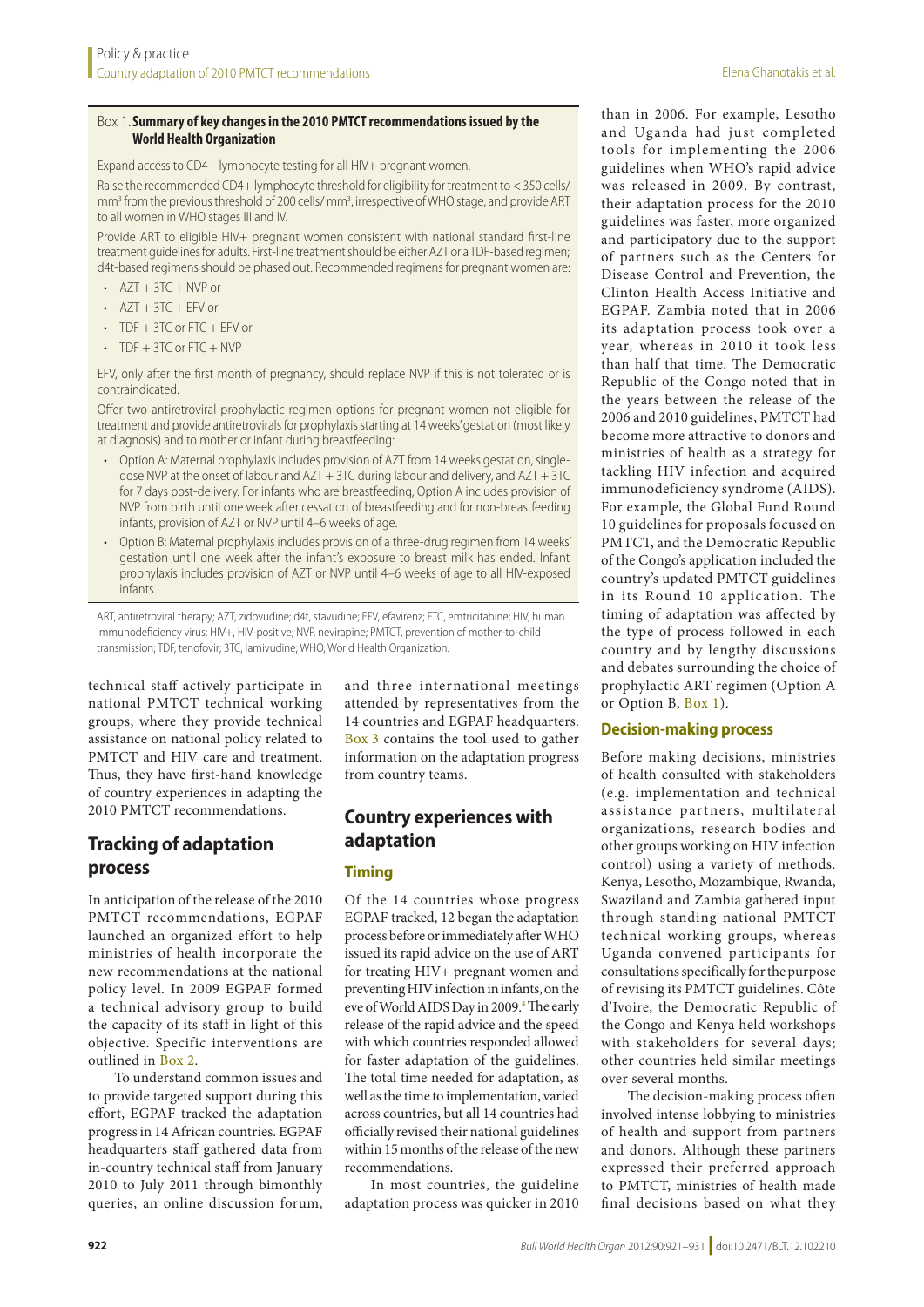#### <span id="page-2-0"></span>Table 1. **Context of prevention of mother-to-child transmission (PMTCT) of HIV in countries supported by the Elizabeth Glaser Pediatric AIDS Foundation, 2010**

| <b>Country</b>                                 | <b>Pregnant</b><br>women<br>tested for HIV<br>(% ) | $HIV+pregnant$<br>women needing<br><b>ART for PMTCT</b><br>(No.) | $HIV+prequant$<br>women on ART as<br>per WHO's 2010<br><b>PMTCT guidelines</b><br>(%) | <b>Infants born</b><br>to $HIV+$<br>women on ART<br>for PMTCT (%) |
|------------------------------------------------|----------------------------------------------------|------------------------------------------------------------------|---------------------------------------------------------------------------------------|-------------------------------------------------------------------|
| Cameroon                                       | 41                                                 | 30000                                                            | 53                                                                                    | 27                                                                |
| Côte d'Ivoire                                  | 59                                                 | 18000                                                            | 66                                                                                    | 44                                                                |
| Democratic<br>Republic of the<br>Congo         | 11                                                 | 50000                                                            | 1                                                                                     | 6                                                                 |
| Kenya                                          | 83                                                 | 87000                                                            | 43                                                                                    | 57                                                                |
| Lesotho                                        | 57                                                 | 14000                                                            | 89                                                                                    | 76                                                                |
| Malawi                                         | 66                                                 | 57000-76000                                                      | $23 - 31$                                                                             | $35 - 46$                                                         |
| Mozambique                                     | 87                                                 | 100000                                                           | 52                                                                                    | 42                                                                |
| Rwanda                                         | 68                                                 | 12000                                                            | 78 <sup>a</sup>                                                                       | 74 <sup>a</sup>                                                   |
| South Africa                                   | > 95                                               | 260000                                                           | > 95                                                                                  | 54                                                                |
| Swaziland                                      | 83                                                 | 9100                                                             | > 95                                                                                  | 89                                                                |
| Uganda                                         | 63                                                 | 94000                                                            | 42                                                                                    | 22                                                                |
| United<br>Republic of<br>Tanzania <sup>a</sup> | 51                                                 | 84000                                                            | 70                                                                                    | 51                                                                |
| Zambia                                         | 94                                                 | 79000                                                            | 75                                                                                    | 57                                                                |
| Zimbabwe                                       | 90                                                 | 79000                                                            | 46                                                                                    | 77                                                                |

ART, antiretroviral therapy; HIV, human immunodeficiency virus.

<sup>a</sup> Only 2009 date were available

Note: Data were obtained from reference <sup>7</sup> for all countries except the United Republic of Tanzania, for which the data source was reference<sup>[8](#page-10-2)</sup>. .

#### <span id="page-2-1"></span>Box 2.**EGPAF support to country programmes for the 2010 PMTCT recommendations' adaptation process**

- Coordination and communication fora, such as an internal e-mail discussion group (i.e. listserv) and a web site housing a database of country progress and resources to facilitate information synthesis and sharing across country programmes
- Three toolkits to support national level adaptation, implementation, and monitoring and evaluation of the revised guidelines
- Knowledge and capacity building of EGPAF staff, including trainings, technical assistance, and regularly scheduled discussions highlighting key issues and offering a venue for sharing early implementation experiences
- EGPAF staff travel to country programmes in need of technical assistance and/or advocacy during the adaptation process.
- Technical exchange calls among country staff to allow countries at a later stage in the adaptation process to provide assistance to those at an earlier stage
- Documentation support, including production of externally disseminated documents outlining promising practices and lessons learnt

EGPAF, Elizabeth Glaser Pediatric AIDS Foundation; PMTCT, prevention of mother-to-child transmission.

felt was most appropriate for their countries. Technical partners actively supported the decision-making process. For example, EGPAF developed a toolkit for its in-country staff and ministry of health partners that contained an overview of the revised guidelines and guidance on effective planning for implementation and monitoring of the revised guidelines and documentation of programme experiences.

#### **Simultaneous revision of various guidelines**

Most ministries of health decided to revise other guidelines concurrently released by the WHO, such as those for adult and paediatric ART and the feeding of infants and young children in the context of HIV, while revising their PMTCT guidelines due to the overlap between guidelines.<sup>[9](#page-10-0)-11</sup> Where

this occurred, it was observed that the PMTCT guideline adaptation process moved more quickly; as of July 2011, 13 of 14 MOHs had completed the revision of PMTCT guidelines, while only 11 and 12 finalized adult and paediatric HIV treatment guidelines, respectively.

Guidelines on the feeding of infants and young children in the context of HIV were sometimes incorporated into the national PMTCT guidelines or paediatric HIV care and treatment guidelines. This happened in Cameroon, the Democratic Republic of the Congo, Kenya, Mozambique, Rwanda, the United Republic of Tanzania and Zambia. However, in all other countries they exist separately.

In most of the 14 countries, activities for the prevention of HIV infection and HIV care and treatment are managed by different bodies within the health ministry, with separate national technical working groups for each area. This required additional coordination, yet countries did not report major difficulties and welcomed the opportunity to have different technical working groups collaborate among themselves and make joint decisions. In countries such as the Democratic Republic of the Congo, Kenya and Lesotho, these working groups jointly revised both sets of guidelines, whereas in the United Republic of Tanzania, PMTCT guidelines were revised first and then incorporated into adult guidelines after these were revised. In Swaziland, the technical working groups worked separately at first and then successfully harmonized their efforts through meetings. Challenges arose in Uganda and Zambia, where the technical working groups had chosen different adult first-line ART regimens. However, they were able to reconcile their differences and agree on a consistent approach.

#### **Prophylactic regimen options**

As of July 2011, 11 of the 14 countries (Cameroon, Democratic Republic of the Congo, Kenya, Lesotho, Mozambique, South Africa, Swaziland, United Republic of Tanzania, Uganda, Zambia and Zimbabwe) had officially chosen Option A for their national guidelines and 3 (Côte d'Ivoire, Malawi and Rwanda) had chosen Option B or modifications thereof. Malawi chose Option B+, which entailed initiating all HIV+ pregnant women on lifelong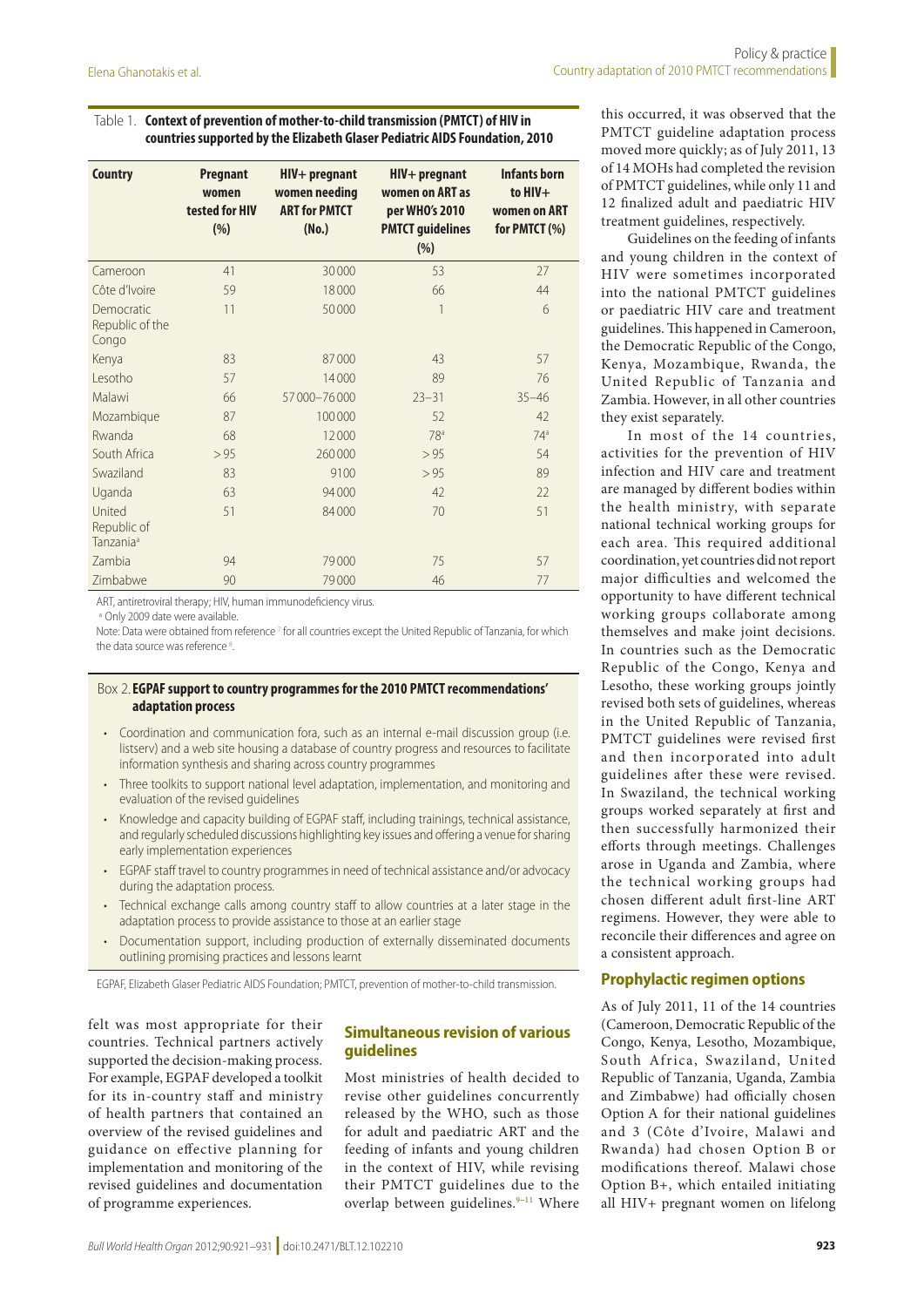#### <span id="page-3-0"></span>Box 3.**Tool used to gather information from countries on their progress in the 2010 PMTCT recommendations adaptation process**

1. What is the current status of adaptation and implementation of the revised guidelines? Have there been any developments or progress since we last spoke?

- 2. Which aspects of this process are going well or represent successes?
- 3. Which aspects of this process are challenging?
- 4. Please provide feedback on the status of the following: a) Revision of national PMTCT guidelines
	- b) Selection of maternal prophylaxis regimen
	- c) Roll-out of trainings
	- d) Distribution of revised tools and job-aids to facilities
	- e) Forecasting of drugs in accordance with revised guidelines
	- f) Revision of national indicators
	- g) Revision of registers and national reporting forms
	- h) Status of implementation roll-out

PMTCT, prevention of mother-to-child transmission.

ART. Uganda decided to remain flexible: it adopted Option A as standard policy while allowing facilities with sufficient resources to offer Option B. Kenya, Mozambique and Zambia chose Option A for their national policies but allowed some implementing partners to pilot Option B for future consideration in case resources became available to pursue this option.

#### **Discussion**

#### **Choice of prophylactic regimen**

The decision between Option A and B proved to be contentious in many countries. Although the 2010 PMTCT recommendations provide scientific evidence that both options are equally efficacious,<sup>[5](#page-9-4)</sup> many stakeholders still believed that Option B was more effective. Disagreements about the best way forward led to vigorous debate and discussions between stakeholders. This prolonged the revision process and left little time to address other critical issues, such as the logistical complexities of initiating all eligible HIV+ pregnant women on ART (e.g. limited access to CD4+ lymphocyte testing to determine treatment eligibility). [Table](#page-4-0) 2 and [Table](#page-5-0) 3 provide details of the decision-making processes in Lesotho (Option A) and Malawi (Option B+).

#### *Feasibility*

Common themes emerged during national-level discussions. Factors that influenced countries' choices included: feasibility, perceived complexity of implementing a given option, potential

health risks and health system capacity to incorporate the necessary changes. When WHO issued its 2010 guidelines, many countries were already offering pregnant women prophylaxis with zidovudine (AZT) at 28 weeks' gestation and health-care providers were familiar with the regimens that most resembled Option A. On the other hand, the choice of Option B required important policy changes. In many countries, nurses were not allowed to initiate a three-drug ART regimen and HIV+ pregnant women had limited access to clinics providing ART.

Where to locate follow-up services in the postpartum period under either option had to be decided. For Option A, discussions focused on how and where to follow up infants receiving extended PMTCT prophylaxis. For Option B, the follow-up of postpartum women on three-drug prophylaxis was perceived as problematic.

#### *Health system capacity*

Various factors were considered in determining the feasibility of implementing Option A or Option B. Cameroon, the Democratic Republic of the Congo and Mozambique were already facing antiretroviral stock-outs, and concerns were raised about having sufficient drug supplies, drug and commodity quantification capabilities and the adequacy of the supply chain management systems in place as new guidelines were implemented. Lesotho, Swaziland and Uganda experienced stock-outs of nevirapine (NVP) syrup following implementation of WHO 2010 PMTCT guidelines. Kenya

and Zimbabwe experienced stockouts of AZT upon release of WHO's rapid advice, as patients and healthcare providers demanded the use of certain antiretrovirals for first-line ART in accordance with the revised recommendations. Other countries, however, did not report stock-outs in connection with the revised guidelines.

#### *Equity*

The issue of equity surfaced during discussions surrounding the selection of ART regimens. Many countries debated whether pregnant women should be prioritized for ART over other eligible adults. Ministries of health in Côte d'Ivoire and Rwanda stressed that because Option B resembled the current standard of care in developed countries more closely than Option A, it should be the standard for their countries as well.

#### *Costs*

The cost of implementing either option was a critical consideration. Many countries weighed in the funding implications of adopting extended regimens for maternal and infant prophylaxis, initiating more HIV+ pregnant women on long-term ART, the scale-up of CD4+ lymphocyte testing, and the transition from older regimens containing stavudine (d4t) to newer ones based on tenofovir (TDF). After conducting various costing exercises, the ministries of health of Cameroon, the Democratic Republic of the Congo, Kenya, Lesotho, South Africa, Swaziland, the United Republic of Tanzania, Uganda, Zambia and Zimbabwe concluded that Option B would be considerably more expensive than Option A, so they chose the latter. Even governments that believed Option B to be superior saw the increased costs of adoption would be prohibitive. Uganda and Swaziland chose to implement Option A and transition to Option B later, upon resources becoming available.

Ministries of health in Cameroon, Côte d'Ivoire Malawi and Zimbabwe were adapting their PMTCT national guidelines as they were preparing their Global Fund Round 10 proposals, anticipating that Global Fund resources would cover the increased costs associated with implementing WHO 2010 guidelines. In May 2009, the Global Fund launched an initiative to enable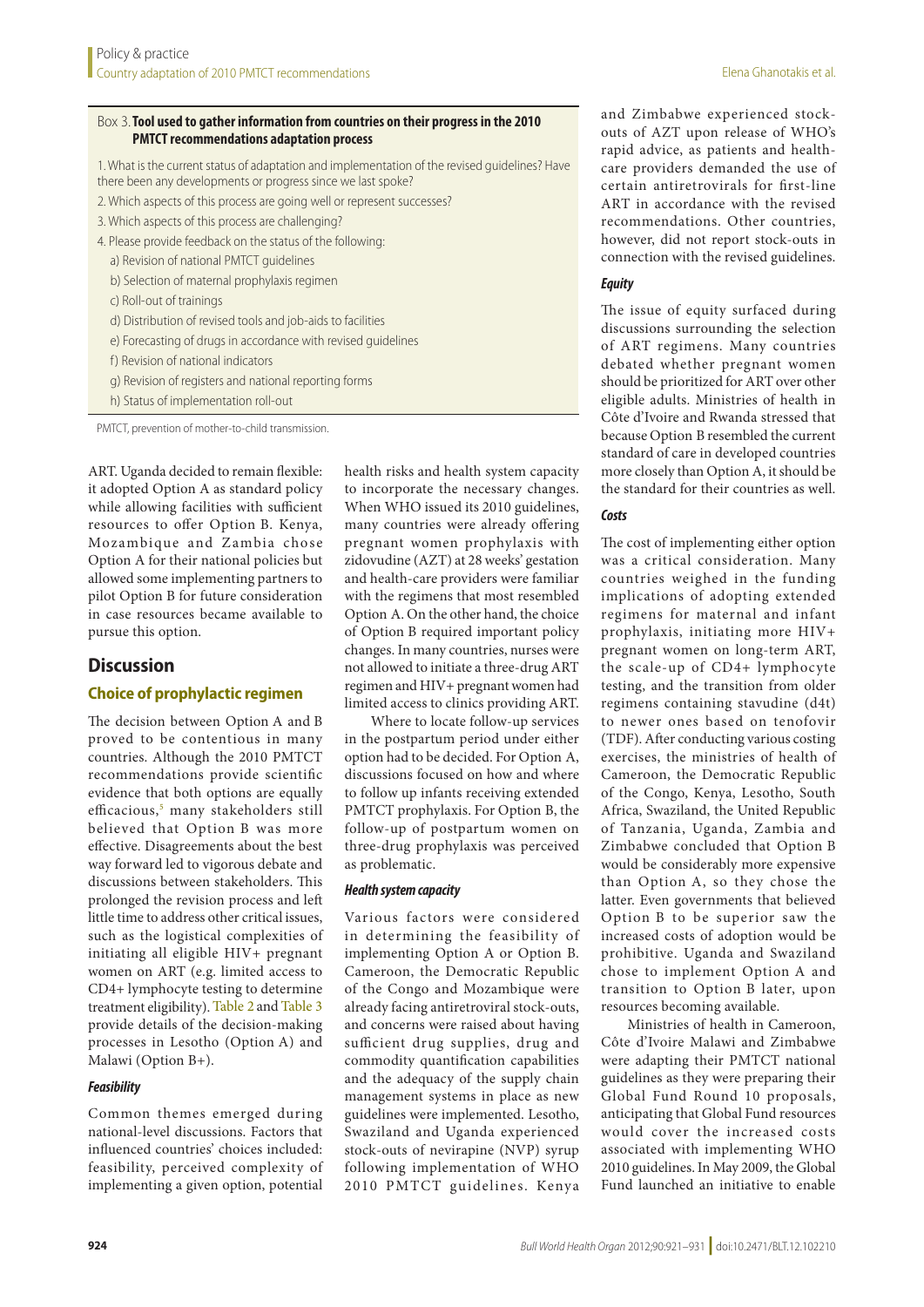#### <span id="page-4-0"></span>Table 2. **Elements of the decision-making process surrounding the choice of antiretroviral therapy (ART) regimen for the prevention of mother-to-child transmission (PMTCT) of HIV in Lesotho and Malawi**

| <b>Element</b>                                                   | Lesotho                                                                                                                     | <b>Malawi</b>                                                                                                                                                                                                                                                                                                        |
|------------------------------------------------------------------|-----------------------------------------------------------------------------------------------------------------------------|----------------------------------------------------------------------------------------------------------------------------------------------------------------------------------------------------------------------------------------------------------------------------------------------------------------------|
| Context at time of                                               | $-$ Population: 1800000                                                                                                     | $-$ Population: 13 000 000                                                                                                                                                                                                                                                                                           |
| decision-making                                                  | - Prevalence of HIV infection: 27%                                                                                          | - Prevalence of HIV infection: 12%                                                                                                                                                                                                                                                                                   |
|                                                                  | $-$ No. of HIV+ pregnant women: 13000                                                                                       | $-$ No. of HIV+ pregnant women: 1560000                                                                                                                                                                                                                                                                              |
|                                                                  | - PMTCT coverage: 71%                                                                                                       | - PMTCT coverage: 25-46%                                                                                                                                                                                                                                                                                             |
|                                                                  | - Existing PMTCT prophylaxis regimen: combination<br>regimens in accordance with 2006 PMTCT guidelines                      | - Existing PMTCT prophylaxis regimen: single-dose NVP<br>(70% of sites) and 2006 PMTCT guidelines (30% of sites)                                                                                                                                                                                                     |
| Summary of<br>national decision-<br>making process <sup>12</sup> | - Established an advisory committee to guide the<br>process of adapting the PMTCT guidelines                                | - PMTCT and ART TWGs invited all HIV partners to participate<br>in discussions.                                                                                                                                                                                                                                      |
|                                                                  | - Set up small team of volunteers from partner<br>organizations, chaired by the health ministry, to<br>examine the evidence | - TWGs analysed the pros and cons of Option A and<br>Option B                                                                                                                                                                                                                                                        |
|                                                                  | - Analysed Option A and Option B in terms of WHO<br>recommendations, efficacy, acceptability, cost,                         | - TWGs discussed the strengths and weaknesses of the<br>PMTCT and ART programmes                                                                                                                                                                                                                                     |
|                                                                  | feasibility, health risks (including resistance) and future<br>treatment options                                            | - A national HIV symposium was held to discuss the<br>recommendations of the technical working groups                                                                                                                                                                                                                |
|                                                                  |                                                                                                                             | - Presentations on the new policy recommendations were<br>made to the Malawi HIV Partnership Forum and the CCM<br>of the Global Fund to Fight AIDS, Tuberculosis and Malaria                                                                                                                                         |
|                                                                  |                                                                                                                             | - The health ministry approved the revised national<br>quidelines.                                                                                                                                                                                                                                                   |
|                                                                  |                                                                                                                             | - The CCM approved the revised national guidelines<br>- PMTCT and ART TWGs invited all HIV partners to participate<br>in discussions                                                                                                                                                                                 |
| <b>Decision</b>                                                  | Option A                                                                                                                    | Option B+ <sup>a</sup>                                                                                                                                                                                                                                                                                               |
| Basis for decision                                               | - Easier to transition from 2006 guidelines                                                                                 | - Strategy does not rely solely on CD4+ lymphocyte count,<br>important in settings with minimal access to testing                                                                                                                                                                                                    |
|                                                                  | - Easier to initiate by nurses                                                                                              | - High fertility rate (5-6 births per woman), combined with<br>prolonged breastfeeding (median of 23 months) followed<br>by a new pregnancy and with delayed antenatal care (50%<br>initiation at 28 weeks' gestation), make interrupting ART<br>until next pregnancy confusing, difficult to implement and<br>risky |
|                                                                  | - Initial take-up much cheaper                                                                                              | - Where HIV transmission in couples significantly contributes<br>to overall transmission rates, the use of ART reduces the<br>risk of HIV transmission in serodiscordant couples                                                                                                                                     |
|                                                                  | - Easily integrated into maternal and child health setting<br>in hospital                                                   | - Allows for a simple message that is easily implemented at<br>all health centres; three-drug therapy must be taken daily<br>for life                                                                                                                                                                                |
|                                                                  |                                                                                                                             | - Can be easily and rapidly rolled out to health centres                                                                                                                                                                                                                                                             |
|                                                                  |                                                                                                                             | - Increased access to ART                                                                                                                                                                                                                                                                                            |
|                                                                  |                                                                                                                             | - Reduction in postpartum mortality rates in HIV-infected<br>women noted                                                                                                                                                                                                                                             |
|                                                                  |                                                                                                                             | - Maternal ART reduces HIV transmission to infants and<br>partners                                                                                                                                                                                                                                                   |

AZT, zidovudine; CCM, country coordinating mechanism; HIV, human immunodeficiency virus; HIV+, HIV-positive; NVP, nevirapine; TWG, technical working group; US\$, United States dollars; WHO, World Health Organization.

<sup>a</sup> For maternal prophylaxis, all HIV+ pregnant women to be put on lifelong ART; for infant prophylaxis, AZT or NVP until 4–6 weeks of age to all HIV-exposed infants.<sup>[13,](#page-10-6)[14](#page-10-7)</sup>

grant recipients to "reprogramme" leftover funding from existing grants to procure drugs and other commodities as a way to facilitate switching from a single dose of NVP to more efficacious regimens for PMTCT.

Malawi and Zimbabwe's Global Fund proposals were rejected.<sup>[15](#page-10-3)</sup> As a result, Malawi's ministry of health had to postpone implementing the revised

adult treatment guidelines and to prioritize instead the guidelines for ART initiation in HIV+ pregnant and nursing women and in HIV+ individuals with tuberculosis[.15](#page-10-3) Similarly, Zimbabwe had to delay full implementation of revised adult ART treatment guidelines and to prioritize guidelines for the initiation of eligible pregnant women on newer, more effective ART regimens.[16](#page-10-4)

#### *Other issues*

For the full intended impact of the 2010 PMTCT guidelines to be achieved, several issues identified during attempts to implement these guidelines must be more closely examined. They include the acceptability of the interventions to HIV+ pregnant women and their families; the implications of adherence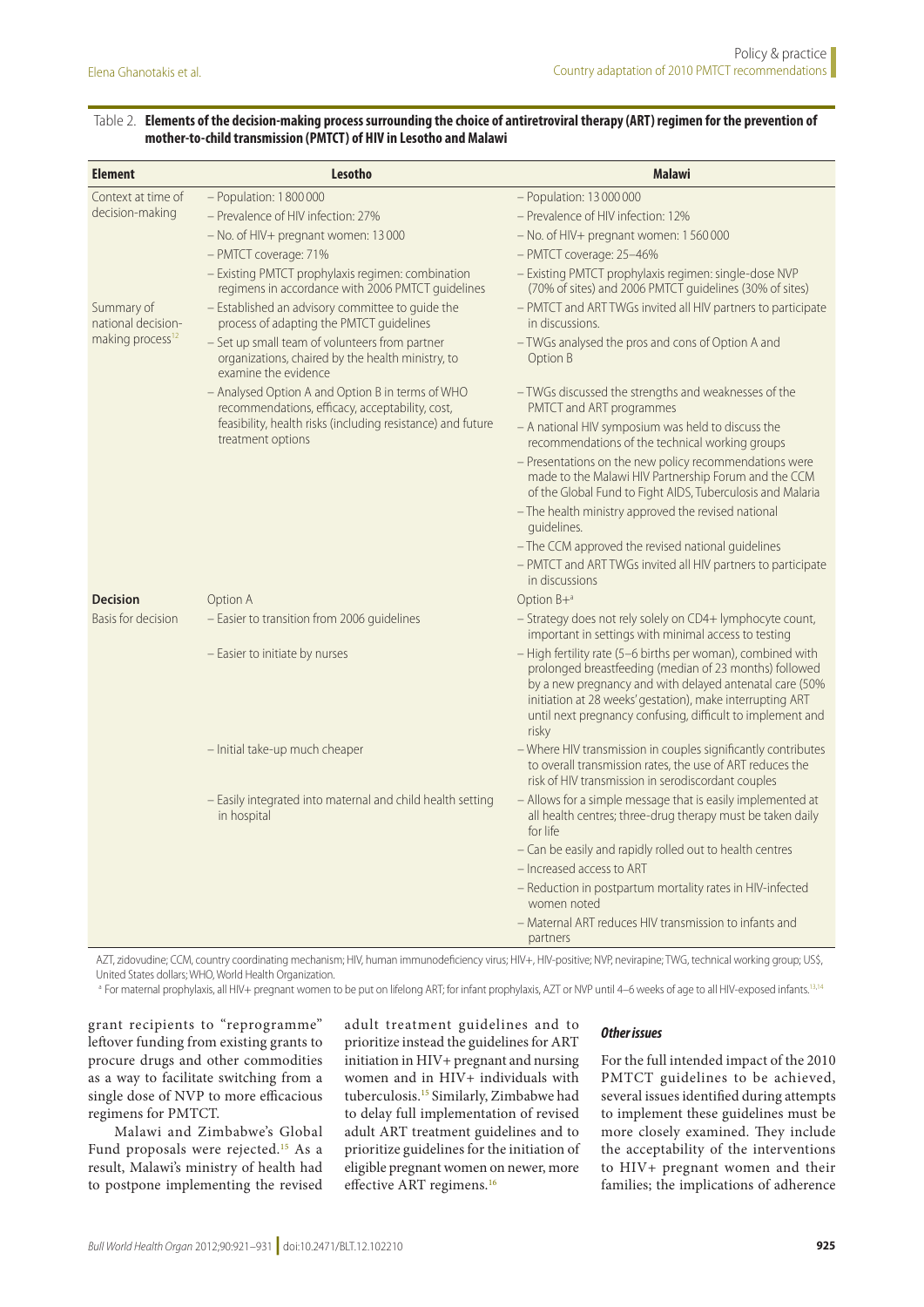#### <span id="page-5-0"></span>Table 3. **Factors considered by Lesotho and Malawi when selecting their antiretroviral therapy (ART) regimens for the prevention of mother-to-child transmission (PMTCT) of HIV**

| <b>Factor</b>               | <b>Lesotho (Option A)</b>                                                                                                                      |                                                                                                                                                       | Malawi (Option $B+^a$ )                                                                                           | <b>Preferred</b>                                                                                                                                                            |            |
|-----------------------------|------------------------------------------------------------------------------------------------------------------------------------------------|-------------------------------------------------------------------------------------------------------------------------------------------------------|-------------------------------------------------------------------------------------------------------------------|-----------------------------------------------------------------------------------------------------------------------------------------------------------------------------|------------|
|                             | <b>Option A</b>                                                                                                                                | <b>Option B</b>                                                                                                                                       | <b>Option A</b>                                                                                                   | <b>Option B</b>                                                                                                                                                             |            |
| WHO<br>recommendation       | Strong                                                                                                                                         | Strong                                                                                                                                                |                                                                                                                   |                                                                                                                                                                             | Equivalent |
| Efficacy of<br>intervention | Comparable                                                                                                                                     | Comparable                                                                                                                                            |                                                                                                                   |                                                                                                                                                                             | Equivalent |
| Acceptability               | Similar to<br>regimen<br>already in use<br>and familiar<br>to mothers<br>and providers                                                         | Unknown to mothers                                                                                                                                    |                                                                                                                   |                                                                                                                                                                             | Option A   |
|                             | Can be<br>initiated while                                                                                                                      | Providers less familiar<br>with this approach                                                                                                         |                                                                                                                   |                                                                                                                                                                             |            |
|                             | awaiting<br>$CD4+$<br>lymphocyte                                                                                                               | Can be initiated<br>without CD4+                                                                                                                      |                                                                                                                   |                                                                                                                                                                             |            |
|                             | count                                                                                                                                          | lymphocyte count<br>Eliminates the<br>need for minimum<br>package                                                                                     |                                                                                                                   |                                                                                                                                                                             |            |
| Cost                        | US\$ 238881                                                                                                                                    | Option B EFV:<br>US\$ 2128157                                                                                                                         | Drug regimen less<br>expensive                                                                                    | Drug regimen more<br>expensive; however,<br>reductions in number of<br>infections, morbidity and<br>mortality in children and<br>adults will lower costs in<br>the long run | Option A   |
|                             | Requires<br>additional<br>individual<br>ARVs (AZT for<br>mothers and<br>NVP infants)                                                           | Requires additional<br>ART (mothers) and<br>NVP (infants)                                                                                             | Management costs for all<br>options likely to be the<br>same                                                      | Management costs for all<br>options likely to be the<br>same                                                                                                                |            |
|                             | Additional<br>PCRs<br>necessary<br>during<br>breastfeeding                                                                                     | <b>Additional PCRs</b><br>necessary during<br>breastfeeding                                                                                           |                                                                                                                   |                                                                                                                                                                             |            |
|                             | Additional<br>laboratory<br>monitoring<br>necessary<br>(mothers:<br>Hb before<br>delivery and<br>infants: LFTs<br>throughout<br>breastfeeding) | Additional laboratory<br>monitoring necessary<br>(mothers: Hb, LFTs,<br>Cr before delivery;<br>mothers: Hb, LFTs,<br>Cr throughout<br>breastfeeding). |                                                                                                                   |                                                                                                                                                                             |            |
| Feasibility                 | Additional<br>refresher<br>training<br>necessary                                                                                               | More extensive<br>training necessary                                                                                                                  | More complicated than<br>Option B, but not much<br>different from the existing<br>2006 PMTCT guideline<br>regimen | Would require extensive<br>retraining, but could be<br>easier in concept for both<br>health care providers and<br>mother/baby pairs once<br>training takes place            | Option A   |
|                             | ARVs already<br>available in<br>ANC facilities                                                                                                 | Requires making ART<br>available in antenatal<br>clinics                                                                                              | Necessary to teach proper<br>dosing of NVP                                                                        |                                                                                                                                                                             |            |
|                             |                                                                                                                                                | Requires increased<br>laboratory capacity                                                                                                             |                                                                                                                   |                                                                                                                                                                             |            |

(*continues*. . .)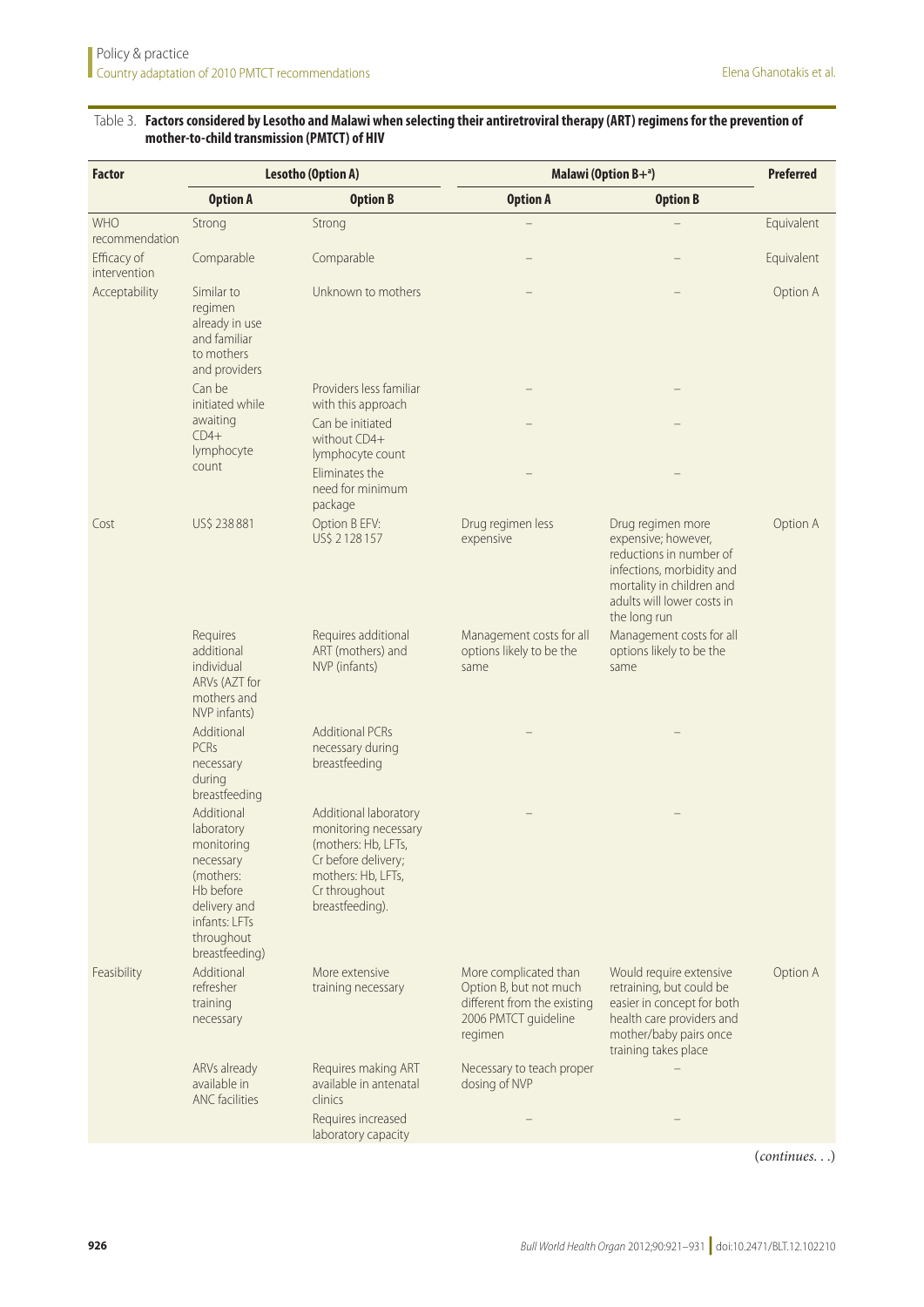#### (. . .*continued*)

| <b>Factor</b>                     | <b>Lesotho (Option A)</b>                                                                     |                                                                                                 | Malawi (Option $B+a$ )                                                                                                                                  | <b>Preferred</b>                                                                                                      |            |
|-----------------------------------|-----------------------------------------------------------------------------------------------|-------------------------------------------------------------------------------------------------|---------------------------------------------------------------------------------------------------------------------------------------------------------|-----------------------------------------------------------------------------------------------------------------------|------------|
|                                   | <b>Option A</b>                                                                               | <b>Option B</b>                                                                                 | <b>Option A</b>                                                                                                                                         | <b>Option B</b>                                                                                                       |            |
| Health delivery<br>infrastructure |                                                                                               |                                                                                                 | CD4+ lymphocyte test<br>needed to initiate and for<br>early access to ART<br>Necessary for follow up<br>and support of mother/<br>baby pair for ongoing | CD4+ lymphocyte test<br>needed to know when to<br>take off ART<br>Necessary for laboratory<br>monitoring of Hb levels |            |
|                                   |                                                                                               |                                                                                                 | adherence                                                                                                                                               |                                                                                                                       |            |
|                                   |                                                                                               |                                                                                                 | Necessary to emphasize<br>clinical review $\pm$ PCR for<br>signs of infection                                                                           | Necessary for follow up<br>and support of mother<br>and infant for ongoing<br>adherence                               |            |
|                                   |                                                                                               |                                                                                                 | Referral systems for infants<br>who transmit                                                                                                            | Would require additional<br>HAART classes at ANC                                                                      |            |
|                                   |                                                                                               |                                                                                                 |                                                                                                                                                         | Necessary to emphasize<br>clinical review, with or<br>without PCR, for signs of<br>infection                          |            |
|                                   |                                                                                               |                                                                                                 |                                                                                                                                                         | Referral systems for infants<br>to whom HIV has been<br>transmitted                                                   |            |
| Health risk                       | Risk of anaemia for<br>mothers (AZT)                                                          | Risk of anaemia (AZT),<br>hepatotoxicity (NVP)<br>and elevated Cr (TDF)<br>for mothers          | Concern of drug<br>adherence for infants                                                                                                                | Impact on maternal health<br>of interrupted ART                                                                       | Equivalent |
|                                   | Risk of<br>hepatotoxicity in<br>infants (NVP)                                                 | Risk of hepatotoxicity<br>for infants (NVP)                                                     | No ongoing safety data<br>for extended infant NVP<br>beyond 1 year                                                                                      | Side-effects of ART                                                                                                   |            |
|                                   | Potential maternal<br>resistance after<br>delivery                                            | Potential maternal<br>resistance when<br>stopping ART                                           | No indication of adverse<br>effect on pregnancy<br>outcome                                                                                              | Concern over<br>hepatotoxicity precludes<br>use of NVP-based regimen                                                  |            |
|                                   | Potential infant<br>resistance during<br>breastfeeding<br>(through exposure<br>to infant NVP) | Potential infant<br>resistance during<br>breastfeeding (through<br>exposure to maternal<br>ART) |                                                                                                                                                         | Concern over EFV-based<br>teratogenicity if mother<br>gets pregnant while<br>breastfeeding                            |            |
|                                   | Limits future ART<br>options for HIV+<br>children                                             | Limits future ART<br>options for HIV+<br>children                                               |                                                                                                                                                         |                                                                                                                       |            |

ANC, antenatal care; ART, antiretroviral therapy; ARVs, antiretrovirals; AZT, zidovudine; Cr, creatinine; EFV, efavirenz; HAART, highly active antiretroviral therapy; Hb, haemoglobin; HIV, human immunodeficiency virus; HIV+, HIV-positive; LFT, liver function tests; NVP, nevirapine; PCR, polymerase chain reaction; TDF, tenofovir; US\$, United States dollars.

<sup>a</sup> For maternal prophylaxis, all HIV+ pregnant women to be put on lifelong ART; for infant prophylaxis, AZT or NVP until 4–6 weeks of age to all HIV-exposed infants.<sup>[13,](#page-10-6)[14](#page-10-7)</sup> Note: Information in table obtained from reference.[13](#page-10-6)

to prolonged drug regimens, and drug resistance among mothers and infants.

### **Early implementation and planning**

In several countries health-care providers, patients seeking health care and members of the general public, cognizant of the key changes in the revised guidelines, advocated for their immediate implementation, before national guideline revision. In Kenya, many health-care providers began transitioning patients from d4t to AZT and TDF-based regimens and giving AZT for 28 weeks instead of 14 before national rollout of revised

national guidelines. This increased AZT consumption and caused stockouts. In Zimbabwe, providers reported cases of patients refusing to accept d4tcontaining regimens and demanding alternative regimens, even though these were not widely available.

#### **Absence of direct guidance**

Ministries of health grappled with several technical issues for which no definitive guidance was given in WHO 2010 PMTCT guidelines. Many were concerned about the potential for drug resistance resulting from the use of more prolonged regimens for maternal and infant prophylaxis and about the effect such resistance might have on patients' long-term health and on future treatment options for women and infants. The provision of AZT monotherapy for women under Option A caused concern, since a growing body of evidence points to an increased risk of resistance to NVP in women who receive a single dose of the drug during labour.<sup>16</sup> There were also reservations about the possible detrimental impact of Option B, given evidence from the Strategies for Management of Anti-Retroviral Therapy (SMART) trial to the effect that mortality and morbidity are greater among patients on therapy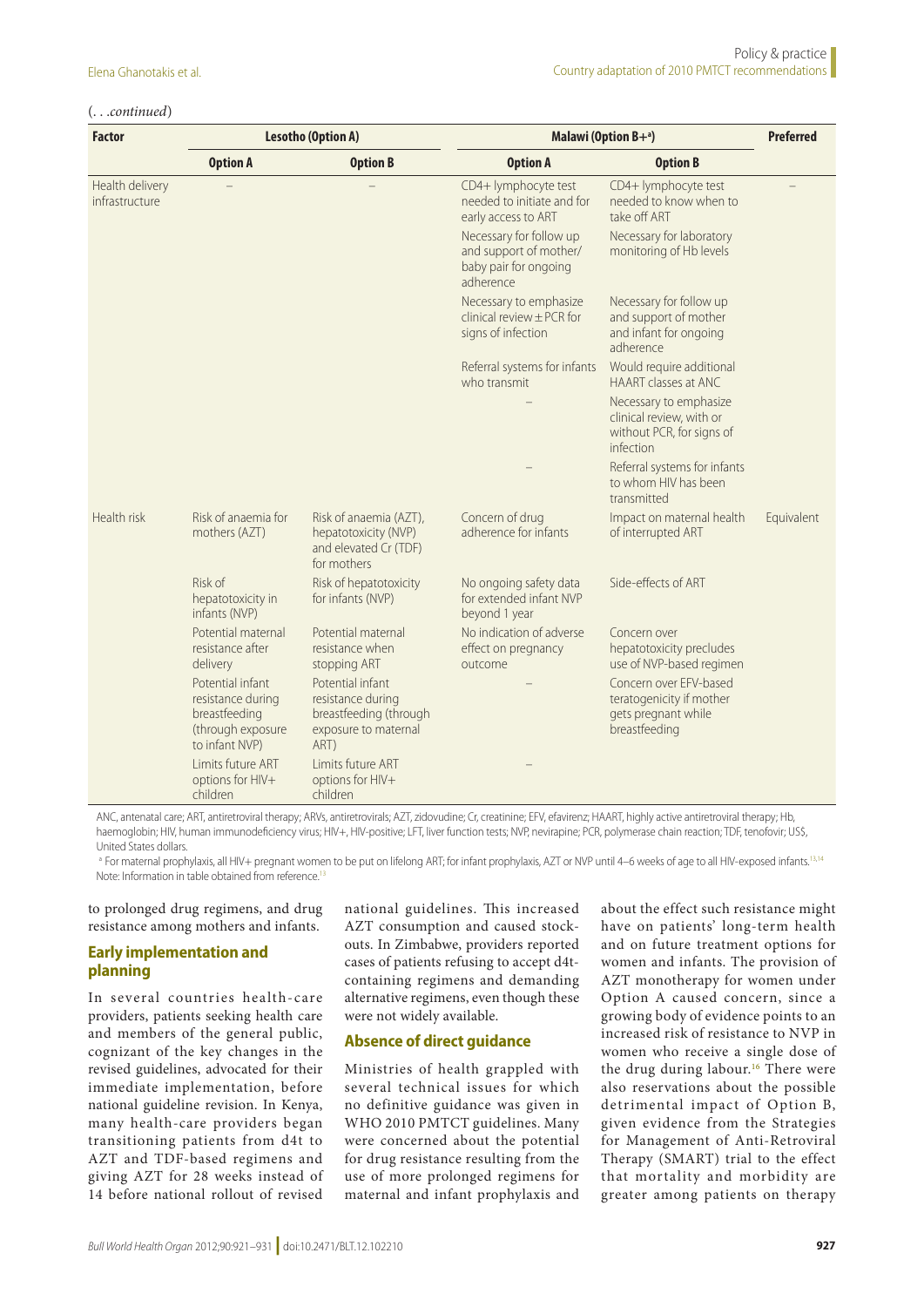causing intermittent suppression of HIV viraemia rather than continuous therapy.[17,](#page-10-8)[18](#page-10-9)

In several countries where HIV seroconversion during pregnancy is an important concern, ministries of health sought guidance on protocols for ART prophylaxis in infants born to HIV-negative mothers in serodiscordant relationships and for ART prophylaxis administered to mothers who seroconvert while breastfeeding. In addition, countries struggled with defining appropriate protocols for mothers and infants with interrupted ART prophylaxis.

Many countries struggled to update national monitoring and evaluation tools and registers for tracking progress in implementing WHO 2010 revised guidelines because of difficulties in defining appropriate indicators. For both Option A and Option B, EGPAF developed a comprehensive list of such indicators. Although these were shared across EGPAF-supported country PMTCT programmes, guidance issued by WHO would have reached a wider audience. WHO did release a guide for adapting WHO normative guidelines for national PMTCT programmes,<sup>19</sup> but this was not published until July 2011, one full year after its revised guidelines were released.

# **Limitations of this analysis**

The collective experience summarized in this article stems from only 14 countries, located in sub-Saharan Africa. This limits the generalizability of the lessons learnt. Country experiences were gathered from in-country EGPAF technical staff working directly with ministries of health and supplemented by direct discussions with ministry of health programme managers in various fora. The information in this manuscript was also submitted for review and approval by health ministry staff in all countries included in this analysis.

Some informants may not have been aware of all aspects of the adaptation process and their feedback may reflect their own subjective views. The authors were not always able to obtain the same information across all countries, and some countries asked not to be mentioned in association with

certain data. Furthermore, it was not possible to objectively assess the main driving factor(s) behind national policy decisions or whether undue pressure from donors or other lobby groups may have been among them. The literature shows that Africa's health policies and priorities have been highly influenced, even distorted, by the international donor community, often because global health funding mechanisms prioritize vertical interventions over national health priorities.<sup>[20,](#page-10-11)[21](#page-10-12)</sup> However, the potential impact of these influences within specific country adaptation processes was difficult to document and discern.

# **Conclusion**

It is critical to explore country perspectives on the process of adapting national PMTCT guidelines in accordance with WHO revised 2010 recommendations. Knowledge of these country-level processes and the common factors that drive them can be used by WHO and other stakeholders to inform future international guideline revisions and to anticipate and address country needs during subsequent national adaptation processes.

While exploring country experiences in implementing their revised national guidelines is beyond the scope of this paper, recent publications have highlighted some of the challenges associated with implementing Option A in Uganda,<sup>22</sup> Zambia<sup>[23](#page-10-14),24</sup> and Zimbabwe, $25$  particularly with regard to extended infant NVP prophylaxis. Hence, continued monitoring of these challenges is essential. Future research should explore in greater depth the national policy adaptation process in the broader context of donor aid and development.

At the time of writing, the executive team of the Interagency Task Team on Prevention and Treatment of HIV Infection in Pregnant Women, Mothers and their Children had initiated meetings to discuss the next changes to WHO's new PMTCT guidelines, which will most likely favour Option B or B+. In light of these imminent changes, understanding the lessons learnt so far and the challenges faced when adapting international guidelines to national contexts is especially critical. ■

#### **Acknowledgements**

The contents are solely the responsibility of the authors and do not necessarily represent the official views of the CDC, the United States President's Emergency Plan for AIDS Relief (PEPFAR), the US Government or Johnson & Johnson.

The authors thank the following EGPAF and ministry of health staff in the countries for their kind collaboration: In EGPAF, Cathrien Alons (Mozambique); Aida Yemane Berhan (Malawi); Edward Bitarakwate (Uganda); Caspian Chouraya (Swaziland); John Ditekemena (Democratic Republic of the Congo); Patricia Fassinou (Côte d'Ivoire); Diane Gashumba (Rwanda); Mohammed Ali Mahdi (Swaziland); Lucy Matu (Kenya); Silvia Mikusova (Mozambique); Martha Mukaminega (Rwanda); Tichaona Nyamundaya (Zimbabwe); Christian Pitter (Global Technical Policy); RJ Simonds (Innovation and Policy); Susan Strasser (Zambia); Appolinaire Tiam (Lesotho); Sara Teitelman (Global Technical Policy); Roland Van de Ven (United Republic of Tanzania); Cornelia Van Zyl (Rwanda); Paula Vaz (Mozambique) and Moses Walakira (Uganda). In ministries of health, Ebogo Mesmey Bertrand (Cameroon); Max Bweupe (Zambia); Frank Chimbwandira (Malawi); Esiru Godfrey (Uganda); Virginie Ettiegne-Traore (Côte d'Ivoire); Deborah Kajoka (United Republic of Tanzania); Linda Kisakye (Uganda); Malisebo Mphale (Lesotho); Placidie Mugwaneza (Rwanda); Angela Mushavi (Zimbabwe); Bonisile Nhlabatsi (Swaziland); Nidia Remane (Mozambique); Kanhon Serges (Côte d'Ivoire); Martin Sirengo (Kenya) and Pulane Tlebere (Lesotho).

The authors also acknowledge the valuable assistance of Eveline Mboh Khan, Esther Kuni and Godlove Nkuoh, of the Cameroon Baptist Convention Health Ser vices, and of Casimir Manzengo Mingiedi of WHO's Country Office in the Democratic Republic of the Congo.

**Funding:** EG, LM and AS are supported by EGPAF through a grant (number U62/CCU123541) from the Centers for Disease Control and Prevention under the US President's Emergency Plan for AIDS Relief and Johnson & Johnson.

**Competing interests:** None declared.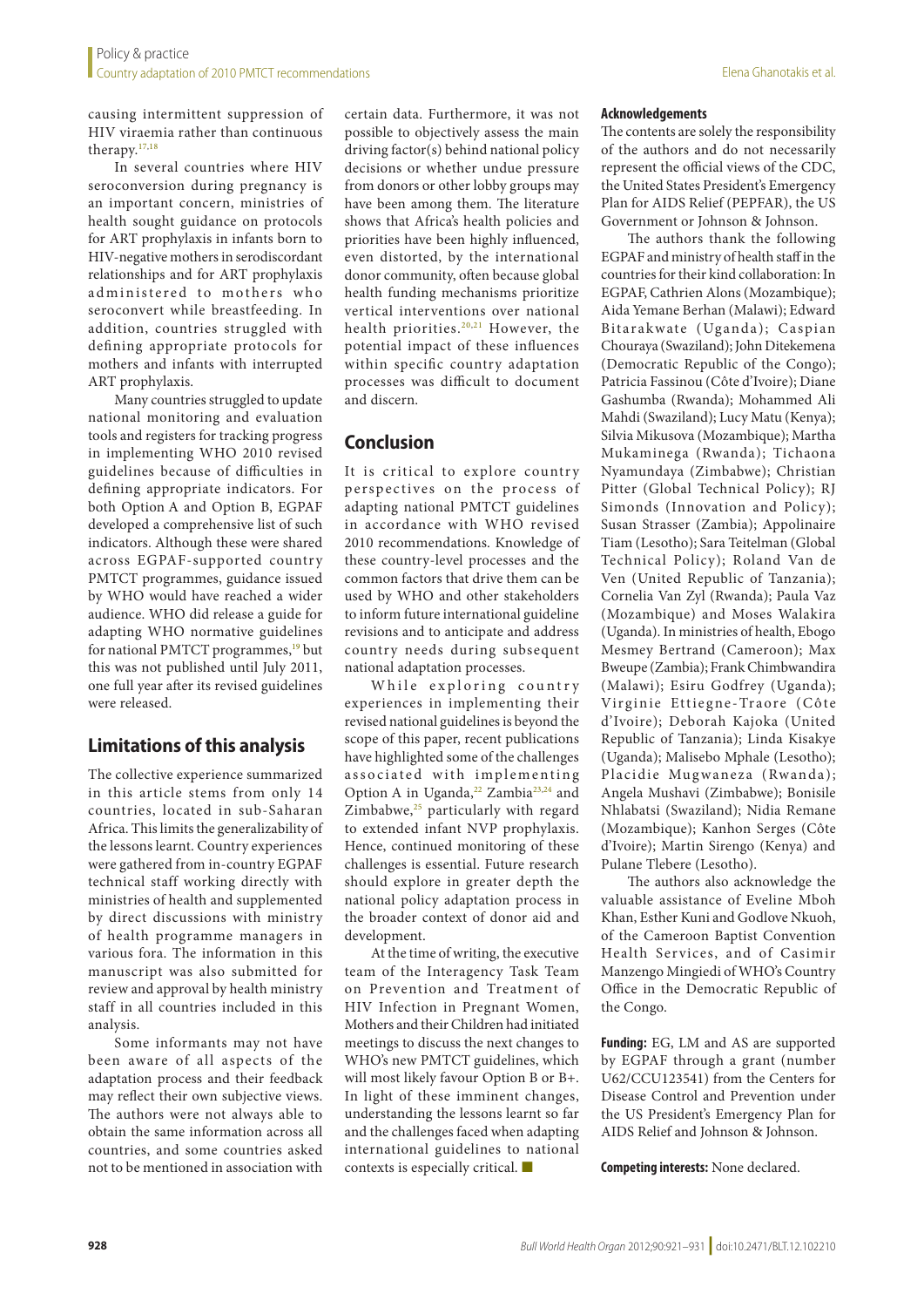املناعي البرشي من األم إىل الطفل الصادرة عن منظمة الصحة العالميّة بشكل أسرع مما تُم في عام 2006؛ فقد أجّرت كل الأربعة عشر بلداً التي تضَّمنها هذا التحليل التنقيح بشكل رسمي في غضون 15 شهراً من إصدار توصيات عام 2010 املعنية بالوقاية من انتقال فيروس العوز المناعي البشريٰ من الأم إلى الطفل. واستخدمت احلكومات خمتلف العمليات واملنتديات من أجل اختاذ القرارات خالل عملية التكيف؛ وقامت بدراسة عوامل مثل اجلدوى والبنية التحتية لتقديم اخلدمات الصحية واالمتثال لألدلة اإلرشادية لعام 2006 الصادرة عن منظمة الصحة العاملية والإنصاف والتكلفة. وبرزت تحديات؛ وفي بعض الحالات، تم تنفيذ التوصيات الجديدة قبل تكييفها رسمياً في الأدلة الإرشادية الوطنية، ولم يتوافر أي دليل إرشادي مباشر في العديد من المجالات التقنية. وبها أنه يتم وُضع أدلة إرشادية مستقبلية حول الوقاية من انتقال فيروس العوز المناعي البشري من الأم إلى الطفل في المستقبل، تستطيع منظمة الصحة العاملية ورشكاء التنفيذ وأصحاب املصلحة اآلخرين استخدام املعلومات الواردة يف هذه الورقة من أجل ختطيط دعمهم املقدم لوزارات الصحة.

**ملخص التكييف ا ُلقطري لتوصيات منظمة الصحة العاملية لعام 2010 للوقاية من انتقال فريوس العوز املناعي البرشي من األم إىل الطفل** قامت منظمة الصحة العاملية بتنقيح توصياهتا العاملية بشأن معاجلة السيدات الحوامل المصابات بعدوى فيروس العوز المناعي البشري بمضادات الفريوسات القهقرية والوقاية من انتقال فريوس العوز المناعي البشر ي من الأم إلى الطّفل. وتلى المسوّدة الأولية للتوصيات ً الصادّرة في تشرين الثاني/ نوفمبر 2009 دليلا إرشاديا منقحاً بالكامل يف متوز/ يوليو .2010 وكان لتوصيات عام 2010 املعنية بالوقاية من انتقال فيروس العوز المناعي البشري من الأم إلى الطفل آثاراً مهمة من حيث التخطيط والقدرة البشرية والموارد. ولذلك، كان عىل وزارات الصحة تكييف أدلتها اإلرشادية الوطنية لكي تعكس توصيات عام 2010 املعنية بالوقاية من انتقال فريوس العوز المناعي البشري من الأم إلى الطفل وقامت مؤسسة إليزابيث غلاسر لرعاية الأطفال المصابين بفيروس العوز المناعي البشري (الإيدز) بتتبع عملية التكيف في الأربعة عشر بلداً التي تقدم فيها الدعم التقني. ويف سبيل ذلك، حرصت عىل فهم القضايا تية من الملكة والتحديث من التي تم التوصل إليها وعلى توجيه<br>المشتركة والتحديات والقرارات التي تم التوصل إليها وعلى توجيه مساعدهتا التقنية بالشكل املناسب.

يف عام ،2010 قامت البلدان بتنقيح أدلتها اإلرشادية الوطنية طبقاً لأحدث التوصيات المعنية بالوقاية من انتقال فيروس العوز

### 摘要

#### 2010 年世界卫生组织预防艾滋病毒母婴传播建议的国家适应

世界卫生组织(WHO)修订了其有关使用抗逆转录病 毒药物治疗感染艾滋病毒(HIV)的孕妇和预防母婴艾 滋病毒传播 (PMTCT) 的全球建议。2009 年11 月发 布初步建议草案,随后于2010 年7 月发布完整的修订 指导方针。2010 年对PMTCT的建议在规划、人力和 资源方面具有重要的意义。因此,各国卫生部必须调适 其本国的指导方针, 以反映2010 年的PMTCT建议, 伊 丽莎白格拉泽儿童艾滋病基金会也对其提供技术支持的 14 个国家展开适应过程的跟踪。这样做的目的是了解 共同的问题、挑战和所达成的决定,并确定其技术援助 的合适目标。

较之2006 年,2010 年各个国家根据WHO最新PMTCT 建议修订全国性指导方针的速度更快;在此次分析中包括 的所有14 个国家在发布2010 年PMTCT建议的15 个月内都 正式进行了修订。在整个适应过程中,政府使用各种程序 和论坛作出决定;它们将可行性、医疗卫生服务的基础设 施、与2006 年WHO指导方针的适应性、公平性和成本等 因素考虑在内。产生新的挑战;在某些情况下,在被正式 调适至国家的指导方针当中之前,新的建议就得以实施, 在各个技术领域并没有直接的指南可循。随着今后PMTCT 指导方针的制定,世卫组织、实施合作方和其他利益相关 者可以使用本文中的信息来规划其对卫生部的支持。

#### **Résumé**

#### **Adaptation nationale de la version 2010 des recommandations de l'OMS relatives à la prévention de la transmission de la mère à l'enfant du VIH**

L'Organisation mondiale de la Santé (OMS) a révisé ses recommandations mondiales relatives au traitement des femmes enceintes infectées par le virus de l'immunodéficience humaine (VIH) avec des antirétroviraux, ainsi qu'à la prévention de la transmission de la mère à l'enfant (PTME) du VIH. Le projet initial des recommandations, publié en novembre 2009, a été suivi de lignes directrices entièrement révisées en juillet 2010. La version 2010 des recommandations relatives à la PTME a des implications importantes en termes de planification, de moyens humains et financiers. Les ministères de la Santé ont donc dû adapter leurs lignes directrices nationales pour refléter la version 2010 des recommandations relatives à la PTME, et la Elizabeth Glaser Pediatric AIDS Foundation a suivi le processus d'adaptation dans les 14 pays où elle fournit un appui technique. Ce faisant, elle a cherché à comprendre les problèmes communs, les défis rencontrés et les décisions prises de manière à correctement cibler son assistance technique.

En 2010, les pays ont adapté plus rapidement qu'en 2006 leurs lignes directrices nationales aux ultimes recommandations de l'OMS relatives à la PTME; les 14 pays inclus dans cette analyse ayant formellement effectué la révision dans les 15 mois suivant la diffusion de la version 2010 des recommandations relatives à la PTME. Les gouvernements ont utilisé divers processus et instances pour prendre des décisions tout au long du processus d'adaptation. Ils ont considéré des facteurs tels que la faisabilité, l'infrastructure de la fourniture de soins, la compatibilité avec la version 2006 des lignes directrices de l'OMS, l'équité et le coût. Ils ont été confrontés à plusieurs défis. Dans certains cas, les nouvelles recommandations ont été mises en œuvre avant d'être officiellement adaptées sous la forme de lignes directrices nationales, et aucune indication directe n'était disponible dans différents domaines techniques. Lors du développement des futures lignes directrices relatives à la PTME, l'OMS, les partenaires en charge de l'exécution et les autres parties prenantes pourront utiliser les informations contenues dans cet article pour planifier leur soutien aux ministères de la Santé.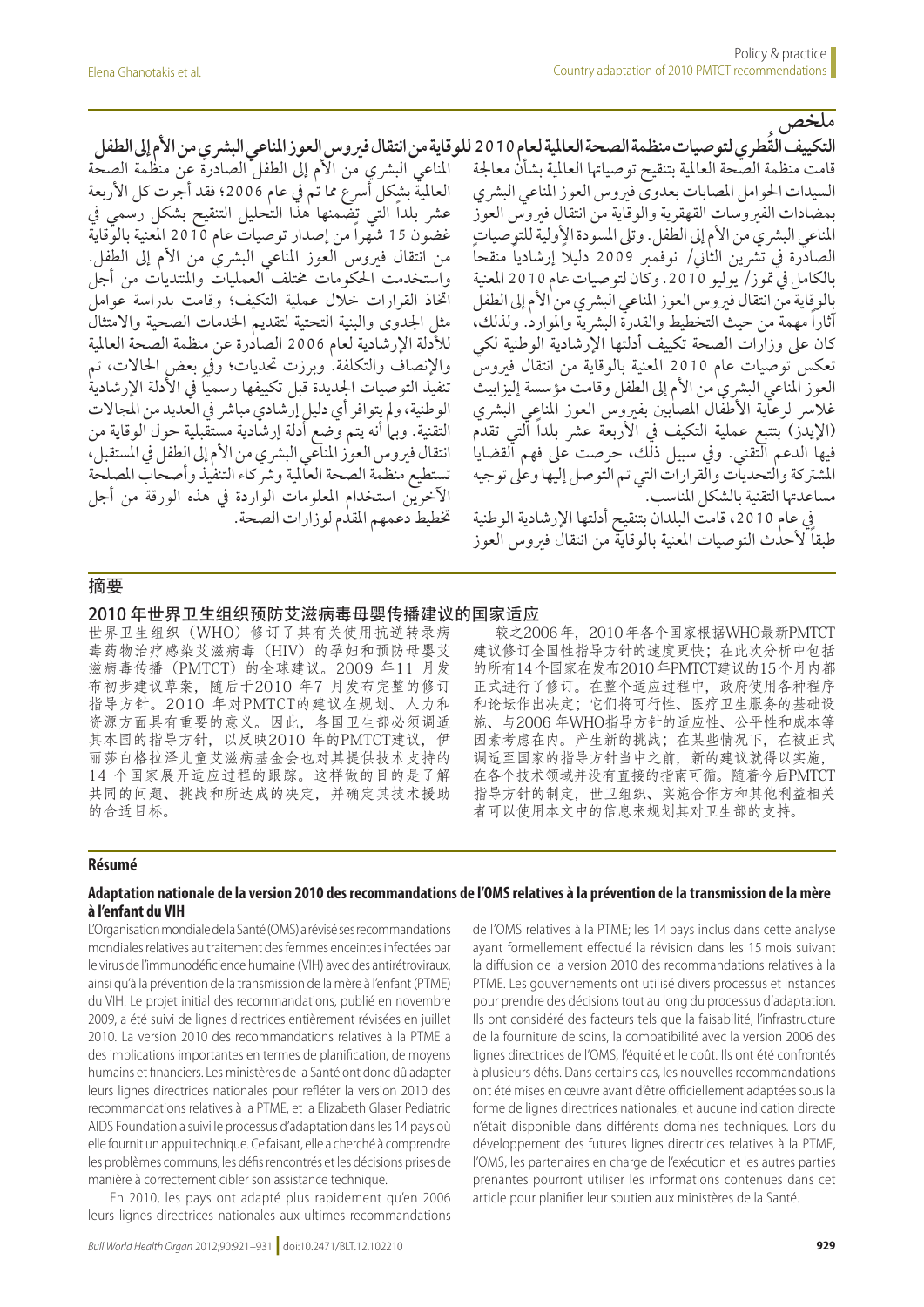#### **Резюме**

## **Принятие странами рекомендаций Всемирной Принятие странами рекомендаций Всемирной организации здравоохранения по профилактике передачи ВИЧ от матери к ребенку в редакции от 2010 г.**

Всемирной организацией здравоохранения (ВОЗ) пересмотрены глобальные рекомендации по лечению беременных женщин, инфицированных вирусом иммунодефицита человека (ВИЧ), с применением антиретровирусных препаратов, а также меры по профилактике передачи ВИЧ от матери к ребенку (ППМР). Первоначальный проект рекомендаций, изданный в ноябре 2009 года, был заменен более полным и пересмотренным руководством в июле 2010 года. Рекомендации по ППМР, изданные в 2010 году, имеют важное значение с точки зрения планирования, человеческого потенциала и ресурсов. В связи с этим министерствам здравоохранения пришлось адаптировать свои национальные рекомендации таким образом, чтобы они отражали принципы рекомендаций по ППМР от 2010 года, а Фонд педиатрической помощи при СПИДе Элизабет Глейзер отслеживал процесс адаптации в 14 странах, где им обеспечивалась техническая поддержка. При этом Фонд ставил перед собой задачи понять общие проблемы, трудности и принятые решения для соответствующего направления своей технической помощи.

В 2010 году страны привели свои национальные рекомендации в соответствие с последними рекомендации ВОЗ по ППМР быстрее, чем в 2006 году. Все 14 стран, включенных в этот анализ, согласно отчетам, провели ревизию в течение 15 месяцев после выхода в свет рекомендаций ППМР от 2010 года. Правительствами использованы различные процессы и форумы для принятия решений на протяжении всего процесса адаптации, учитывая такие факторы, как осуществимость, инфраструктура оказания медицинской помощи, соответствие рекомендациям ВОЗ от 2006 года, собственные средства и затраты. При этом возникли определенные проблемы – в некоторых случаях новые рекомендации были выполнены до того, как они они были официально приняты в качестве национальных рекомендаций, и для различных технических областей прямых указаний еще не имелось. По мере разработки будущих рекомендаций по ППМР Всемирная организация здравоохранения, ее партнеры и другие заинтересованные стороны могут использовать информацию в данном докладе для планирования помощи, оказываемой министерствам здравоохранения.

#### **Resumen**

#### **La adaptación a cada país de las recomendaciones de la Organización Mundial de la Salud del año 2012 para la prevención de la transmisión del VIH de madres a hijos**

La Organización Mundial de la Salud (OMS) revisó sus recomendaciones globales sobre el tratamiento de mujeres embarazadas infectadas con el virus de la inmunodeficiencia humana (VIH) con antirretrovirales y la prevención de la transmisión del VIH de madres a hijos. A las recomendaciones del borrador inicial hecho público en noviembre del 2009 siguió en julio del 2010 una directriz completamente revisada. Las recomendaciones del año 2010 sobre la transmisión del VIH de madres a hijos presentan unas implicaciones importantes en cuanto a la planificación, la capacidad humana y los recursos. Los ministerios de salud tuvieron, por tanto, que adaptar sus directrices nacionales para reflejar las recomendaciones sobre la prevención de la transmisión del VIH de madres a hijos del año 2010, y la Elizabeth Glaser Pediatric AIDS Foundation (Fundación Elisabeth Glaser para el SIDA pediátrico) ha hecho un seguimiento del proceso de adaptación en los 14 países en los que proporciona apoyo técnico. Con ello, trató de entender los problemas comunes, los desafíos y las decisiones tomadas y dirigir su asistencia técnica de forma adecuada.

En el 2010, los países modificaron sus directrices nacionales de acuerdo con las recomendaciones actuales sobre la prevención de la transmisión del VIH de madres a hijos de la OMS más rápidamente que en el año 2006. Los 14 países incluyeron en el presente análisis realizado oficialmente la modificación en un plazo de 15 meses desde que se dieran a conocer las recomendaciones sobre la prevención del VIH de madres a hijos del año 2010. Los gobiernos usaron diversos procesos y foros para tomar decisiones durante el proceso de adaptación, y tuvieron en cuenta factores tales como la viabilidad, la infraestructura asistencial, la compatibilidad con las directrices de la OMS del año 2006, la equidad y el coste. Surgieron desafíos, en algunos casos las recomendaciones nuevas se aplicaron antes de haberlas adaptado formalmente a las directrices nacionales y en numerosas áreas técnicas no hubo orientación directa disponible. Mientras se van desarrollando las directrices futuras sobre la prevención de la transmisión del VIH de madres a hijos, la OMS, los asociados encargados de la ejecución y las partes interesadas pueden emplear la información de este documento a fin de planificar su apoyo a los ministerios de salud.

#### **References**

- <span id="page-9-0"></span>1. *Together we will end AIDS*. Geneva: Joint United Nations Programme on HIV/ AIDS & World Health Organization; 2012.
- <span id="page-9-1"></span>2. *Global plan towards the elimination of new HIV infections among children by 2015 and keeping their mothers alive*. Geneva: Joint United Nations Programme on HIV/AIDS; 2011.
- <span id="page-9-2"></span>Mahy M, Stover J, Kiragu K, Hayashi C, Akwara P, Luo C et al. What will it take to achieve virtual elimination of mother-to-child transmission of HIV? An assessment of current progress and future needs. *Sex Transm Infect* 2010;86(Suppl 2):ii48–55. doi:[10.1136/sti.2010.045989](http://dx.doi.org/10.1136/sti.2010.045989) PMID:[21106515](http://www.ncbi.nlm.nih.gov/pubmed/21106515)
- <span id="page-9-4"></span><span id="page-9-3"></span>4. *Rapid advice: use of antiretroviral drugs for treating pregnant women and preventing HIV infection in infants*. Geneva: World Health Organization; 2009.
- 5. *Antiretroviral drugs for treating pregnant women and preventing HIV infection in infants: recommendations for a public health approach*. Geneva: World Health Organization; 2010.
- <span id="page-9-5"></span>6. Auld AF, Bolu O, Creek T, Lindegren ML, Rivadeneira E, Dale H, et al. Potential impact and cost-effectiveness of the 2009 "rapid advice" PMTCT guidelines – 15 resource-limited countries, 2010. In: *Proceedings of the XVIII International AIDS Conference, Vienna, 18–23 July 2010*.
- <span id="page-9-6"></span>7. *Global HIV/AIDS response: epidemic update and health sector progress towards universal access*. Geneva: World Health Organization, Joint United Nations Programme on HIV/AIDS & United Nations Children's Fund; 2011. Available from: http://whqlibdoc.who.int/publications/2011/9789241502986\_eng. pdf [accessed 2 October 2012].